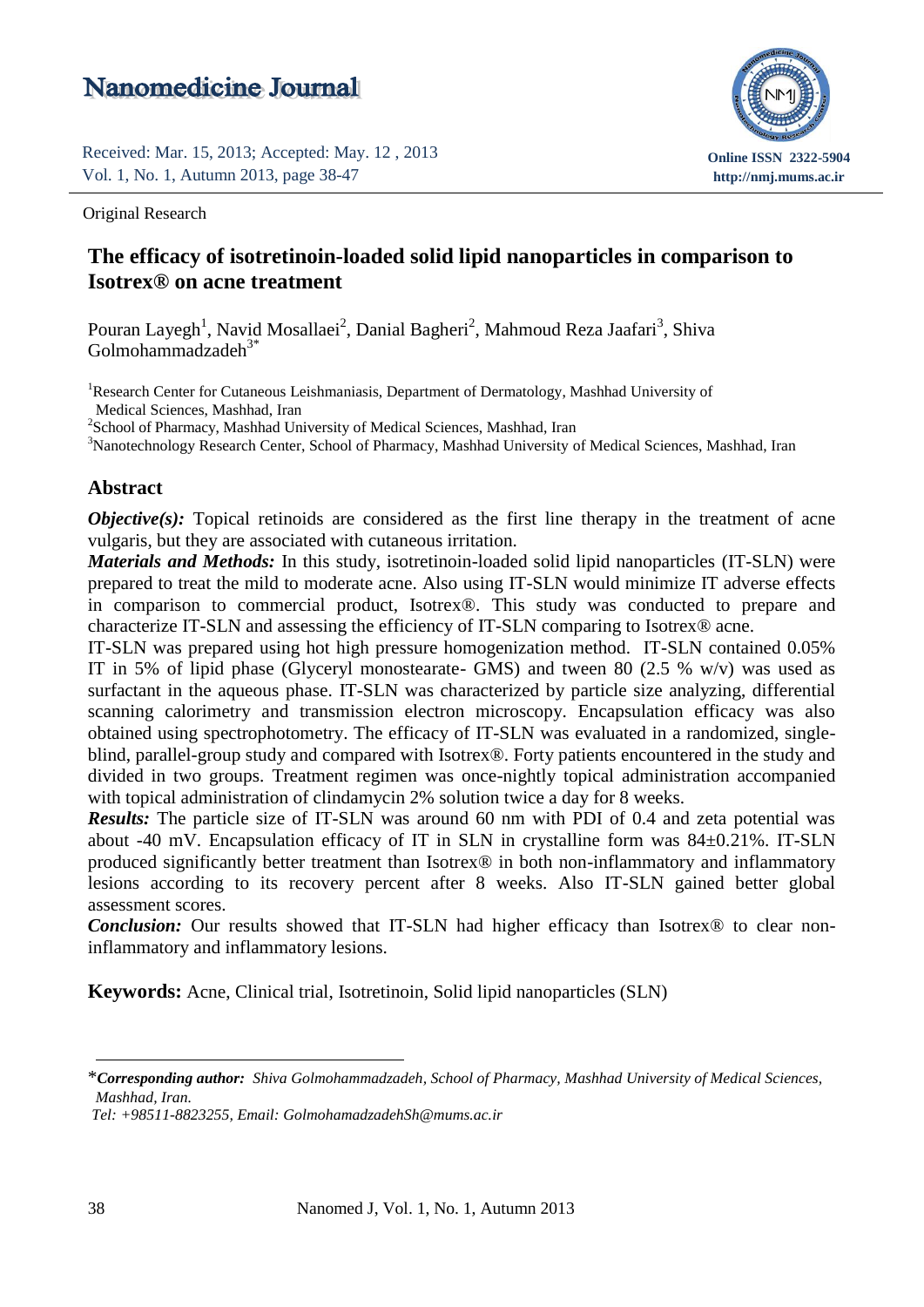# **Introduction**

Isotretinoin, as a derivative of retinoic acid (13-cis-retinoic acid), is included in the first generation of retinoids (1). It has been commonly used for the treatment of severe acne and the other dermatological diseases like neoplastic diseases (2).

In recent years, dermatologists have used Isotretinoin to treat patients with less severe forms of acne which have the risk of scarring or excessive psychological distress. This regimen of therapy was preferred when; acne has demonstrated resistance to other conventional systemic treatments such as oral antibiotics (3). IT is also commonly used for treatment of some acne variants, such as acne conglobata, acne fulminans (in combination with corticosteroids) and acne inversa, as well as for acne with gram-negative folliculitis (4). IT adverse effects which may occur after oral administrations consist of mucosal dryness, visual disturbance, and skeletal hyperostosis with musculoskeletal symptoms. Elevation of serum triglycerides, blood glucose and hepatic enzymes are reported as well and should be closely monitored. One of the most important contraindications for IT is pregnancy  $(X)$   $(5, 6, 7)$ . Topical retinoids are highly effective in the treatment of both comedonal and inflammatory lesions of acne and are a vital part of almost any acne regimen. Topical IT should be primarily prescribed in the case of a relapse as a conventional treatment as well (1, 7). Hence a topical formulation of IT seems to be worthy. Topical preparations of IT gel and cream can be found on the market. Unfortunately, they showed systemic absorption, and skin irritation. Therefore, it is valuable to improve the skin uptake and acne treatment efficacy, while reducing irritation and systemic adverse effects of IT (6, 8, 9, 10).

There are 4 major pathogenic steps in the production of acne: (1) increased sebum production; (2) abnormal keratinization of the follicular infundibulum; (3) Propionibacterium acnes-mediated responses; and (4) inflamemation. Topical retinoids show their efficacy in the treatment of acne through these pathways.

Of course retinoids have no direct effect on decreasing sebum production but the other three factors are closely linked and modulation of one will often have a direct or indirect effect on another (1, 11).

Adverse effects that patients usually complain about after topical administration of IT are erythema, dryness, peeling and skin photosensitivity. These adverse effects cause patient incompliance and the medication may be refused (1).

In addition, IT is a photosensitive molecule which degrades while it is exposed to UV light. Thus, it was necessary to improve photostability, skin uptake and reduce systemic absorption of IT using a carrier which we showed in our previous study  $(12)$ .

Nanoparticulate carriers which are developed not only enhance percutaneous absorption but also target the active pharmaceutical ingredient to the skin or its substructure. Thus these systems like liposomes, nanoemulsions, niosomes and solid lipid nanoparticles (SLN) are potential for an improved benefit/risk ratio in topical drug therapy (10).

SLN has been introduced as a novel drug delivery system for pharmaceutical drugs in various application routes of intravenous, intramuscular, oral and topical (13). SLN production by the aim of topical usage should be made up of lipids that remain in solid state at skin  $(32 \degree C)$  and room temperature. Its particle surface is covered by a surfactant which stabilizes the dispersion (10). As a skin drug delivery system, they are promising carriers for cosmetic active ingredients due to their numerous advantages over existing conventional formulations. SLN merits can be introduced as: (1) Protecting labile compounds against chemical degradation (14). (2) Producing controlled release of the active ingredients. This property depends on the way that active ingredient encapsulation. SLN with a drug-enriched shell shows burst release characteristics whereas SLN with a drugenriched core leads to sustained release (15, 16). (3) SLN has occlusive properties, i.e. they can be used in order to increase the water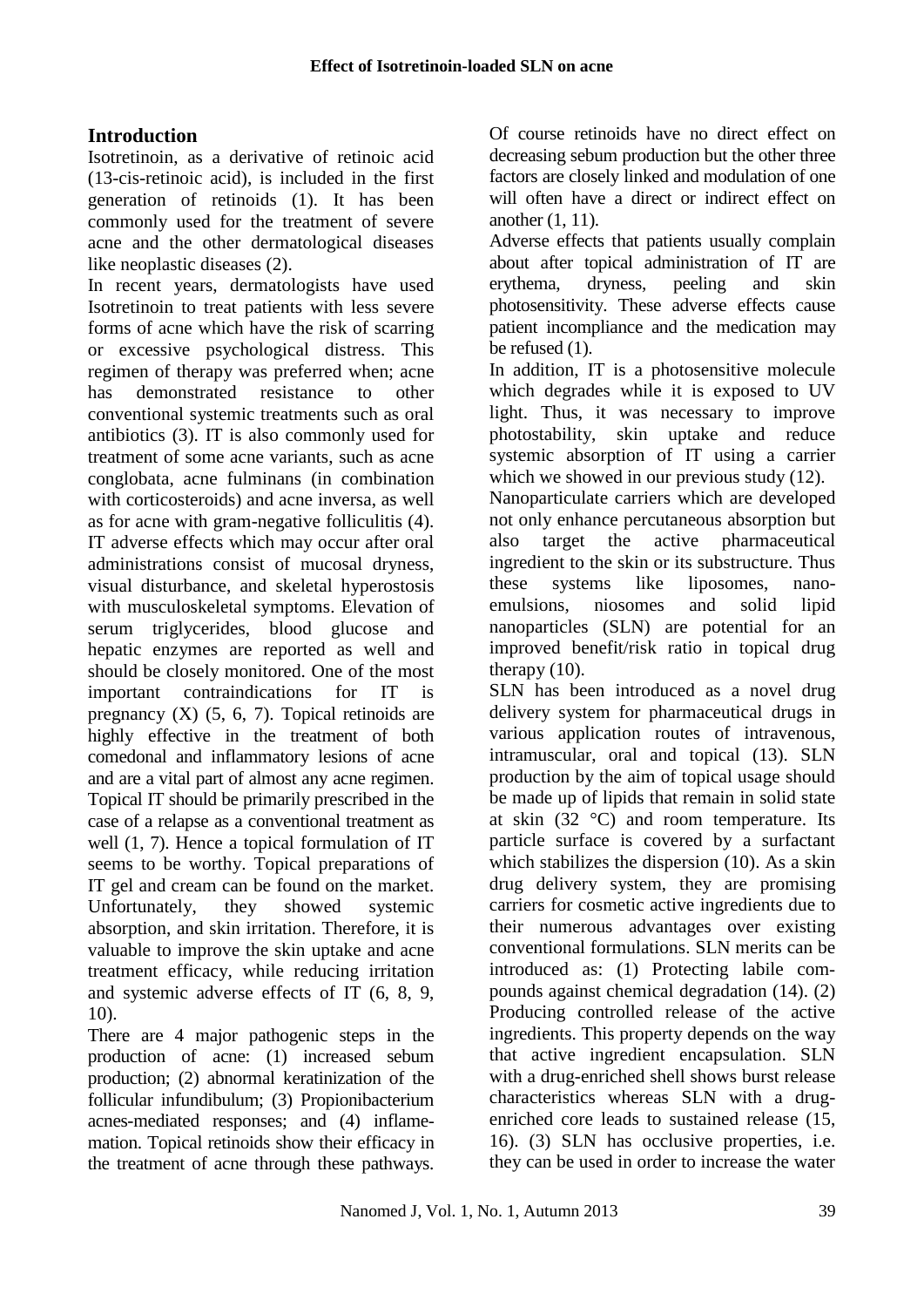content of the skin (17, 18). (4) SLN shows a UV-blocking potential and they can act as physical sunscreens on their own by scattering sunlight (19, 20). (5) They have no biotoxicity of excipients. (6) They are produced in avoidance of using organic solvent and (7) ease of large scale production (21). Therefore, SLN has proven its ability as an effective skin drug delivery system and is used for many drugs like topical glucocorticoide, tretinoin, antimycotics (22, 23, 24, 25).

In the current study we prepared and characterized SLN containing IT and evaluated its efficacy in patients suffering from mild to moderate acne. It is considered that in patients with mild-to-moderate mixed inflammatory and comedonal acne, a combination of a topical antimicrobial, either benzoyl peroxide or antibiotic, is optimal. Since it is well established that combination therapy works faster and more effective than monotherapy, we prepared and added topical solution of clindamycin 2% to the regimen (11). We compared the efficacy of our new nanoparticulate formulation with Isotrex® while they were used beside clindamycin 2% topical solution.

#### **Materials and Methods** *Materials*

Isotretinoin (IT, Across, America), glyceryl monostearate (GMS, Gattefossé, France) and Tween 80 (Sigma, Germany) were used as received. Isotrex® 0.05% was manufactured in Stiefel, Ireland. Clindamycin phosphate powder was purchased from Sepidaj, Iran. Ethanol (Noor-e-Zakaria Razi, Iran) and double distilled water were used in experiments. Isopropyl alcohol, HCl and propylene glycol were obtained from Iranian companies.

# *Preparation of IT-SLN*

The best formulation of IT-SLN was investtigated in our previous study. Briefly, lipid phase contained GMS (500 mg; 5% w/v) melted at 80 °C in a pear-shaped vessel. IT (5 mg; 0.05% w/v of the formu-lation) dissolved

in ethanol and poured on GMS. Ethanol was removed using rotary evaporator under vacuum condition. Then the isothermal aqueous phase containing Tween 80 (250 mg; 2.5 % w/v) was added to the melted lipid and homogenized using T 25 Ultra Turrax (Janke und Kunkel GmbH and Co KG Staufen, Germany) for 1 min at 20000 rpm and the preemulsion was produced. This pre-emulsion was processed at 1000 bar, at 80 °C, for 5 cycles<br>using a high pressure homogenizer using a high pressure homogenizer (EmulsiFlex-C5®, Avestin Inc., Canada) and IT-SLN suspension was obtained. Homogenized samples were then cooled to 4 °C and stored for 24 h before performing further characterizations (8, 12, 14).

# *Particle size and zeta potential*

Dynamic light scattering (ZetaSizer Nano-ZS; Malvern Instruments Ltd., United Kingdom) was used to evaluate the mean particle size (Z-average (nm)), polydispersity index (PDI) and zeta potential (mV) of SLN dispersions. Samples were prepared by adding 990 µl deionized water to 10 µl SLN suspension. The mean diameters and zeta potential values during three months were calculated from the measurements performed at least in triplicates (8, 12).

# *Transmission electron microscopy (TEM)*

TEM (CEM 902A; Zeiss, Germany) was performed to characterize the morphology of IT-SLN. IT-SLN suspension was diluted 50 times with double distilled water and placed on a carbon-coated copper grid and after 30 seconds, the excess water was wiped off with paper filter. Twenty μl of uranyl acetate 2 % in water was spread on SLN and after 30 seconds wiped off with paper filter. The grid was dried at room temperature and then observed through TEM (8, 12).

# *Differential scanning calorimetry (DSC)*

DSC was performed to investigate the melting and recrystallization behavior of crystalline materials after solidification. DSC scans of IT, empty and IT-SLN was carried out in a Mettler DSC 821e (Mettler Toledo,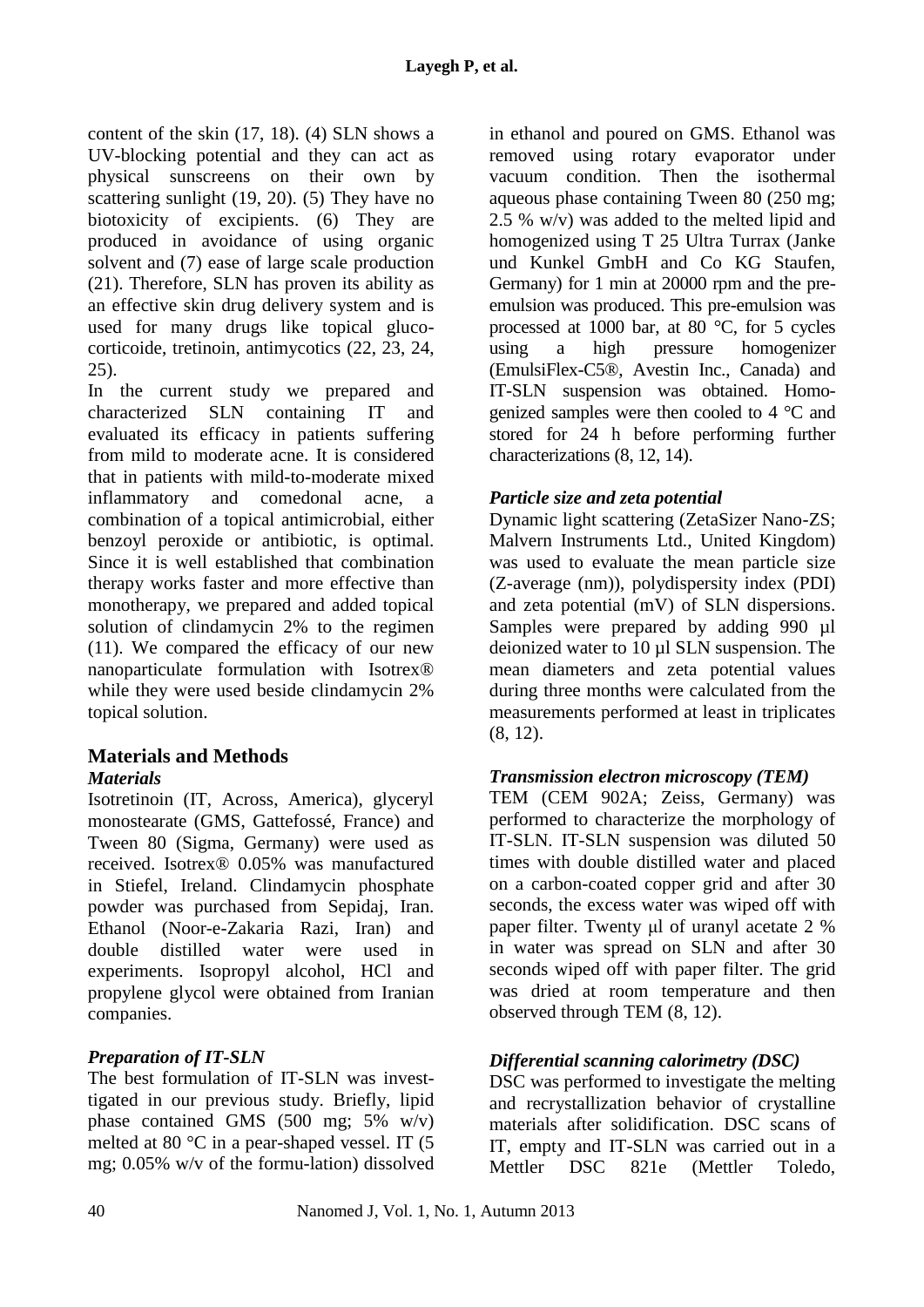Germany). Approximately, 5 mg of samples were filled in aluminum oxide pans, sealed and analyzed. An empty aluminum pan served as reference. DSC was done at 25-250 °C temperature range by rate of 5°C/min under  $N_2$  flow and the melting point of SLN dispersions was compared to the bulk lipid (14, 26).

# *Entrapment efficiency (EE)*

Calibration curve was resulted using UVspectroscopy technique. IT solutions in acidic isopropyl alcohol (HCl  $10^{-5}$  N in isopropyl alcohol) were prepared at concentrations of 0.25, 0.5, 1, 2, 3, 4 and 5 mg/ml and its absorbance was detected at 349 nm wavelength. Calibration curve was drawn in triplicate, inter- and intra-daily during three days. Acidic isopropyl alcohol was served as blank. Encapsulation efficiency percent was determined indirectly by measuring the concentration of unentrapped IT (12, 27). A known dilution of the SLN dispersion was prepared and 500 μl was transferred to the upper chamber of centrifuge tubes fitted with an ultrafilter (Amicon Ultra-15, PLHK Ultracel-PL Membrane, 100 kDa, Millipore). Amicon tubes were centrifuged at 10000 rpm for 30 min. The filtrate was analyzed for unencapsulated IT at 349 nm using a validated UV-spectrophotometric method after suitable dilution and the entrapment efficacy was measured (27, 28).

# *Preparation of clindamycin solution 2%*

To prepare 100 ml Clindamycin solution, its phosphate salt was dissolved in 27 ml double distilled water and added to 10 ml propylene glycol and mixed gently. This was then reached to the volume of 100 ml by ethanol 96 $^{\circ}$ .

#### *Evaluation of IT-SLN and Isotrex® efficacy on acne treatment in human*

The efficacy of IT-SLN (0.05%) was evaluated in a randomized, single-blind, parallelgroup study. The design included a screening and a baseline evaluation followed by randomization to the treatment with either IT-

SLN, or commercial IT gel (Isotrex® 0.05%) at a once-nightly topical adminis-tration for 8 weeks. The regimen was accompanied by topical administration of clindamycin 2% solution twice a day.

At weeks 0 (baseline), 4 and 8, numbers of noninflammatory (open and closed comedones) and inflammatory (papules and pustules) lesions were counted for each patient. Clinically significant improvement was defined as a between-group difference of  $\geq$ 15% reduction in the percentage of total lesion count (sum of non-inflammatory and inflammatory lesions) from baseline to the end of the study. At the baseline, photographs were taken. Pictures were used to compare patients' assessments of global response.

Each patient's global response to the treatment was assessed by a physician by counting the lesions at the first, fourth and eighth week of the treatment using a 7-point scale. The scale was as follows:  $0 =$  completely cleared;  $1 =$  almost cleared ( ~90% improvement- very significant clearance in disease, with only traces of disease remaining);  $2 =$  marked response  $(\sim 75\%)$ improvement- significant improvement, with some disease remaining);  $3 =$  moderate response (~50% improvement- intermediate between slight and marked response);  $4 =$  slight response (~25% improvement- some improvement but significant disease remains); 5  $=$  condition unchanged; and  $6 =$  condition worsened. Treatment success was defined as a global assessment score of at least 3 points  $(\geq 50\%$  global improvement) at the end of study (29).

Before enrollment, written informed consent was obtained from each patient or from the patient's parent or guardian if the patient was under the legal age of consent. The ethical committee code was 511/0363 (30). A dermatologist evaluated the result of treatment regimens and any side effects in weekly visits.

# *Study population*

Patients for this study were recruited from dermatology department of Qaem Hospital, Mashhad University of Medical Sciences (MUMS). A total of 40 patients were scre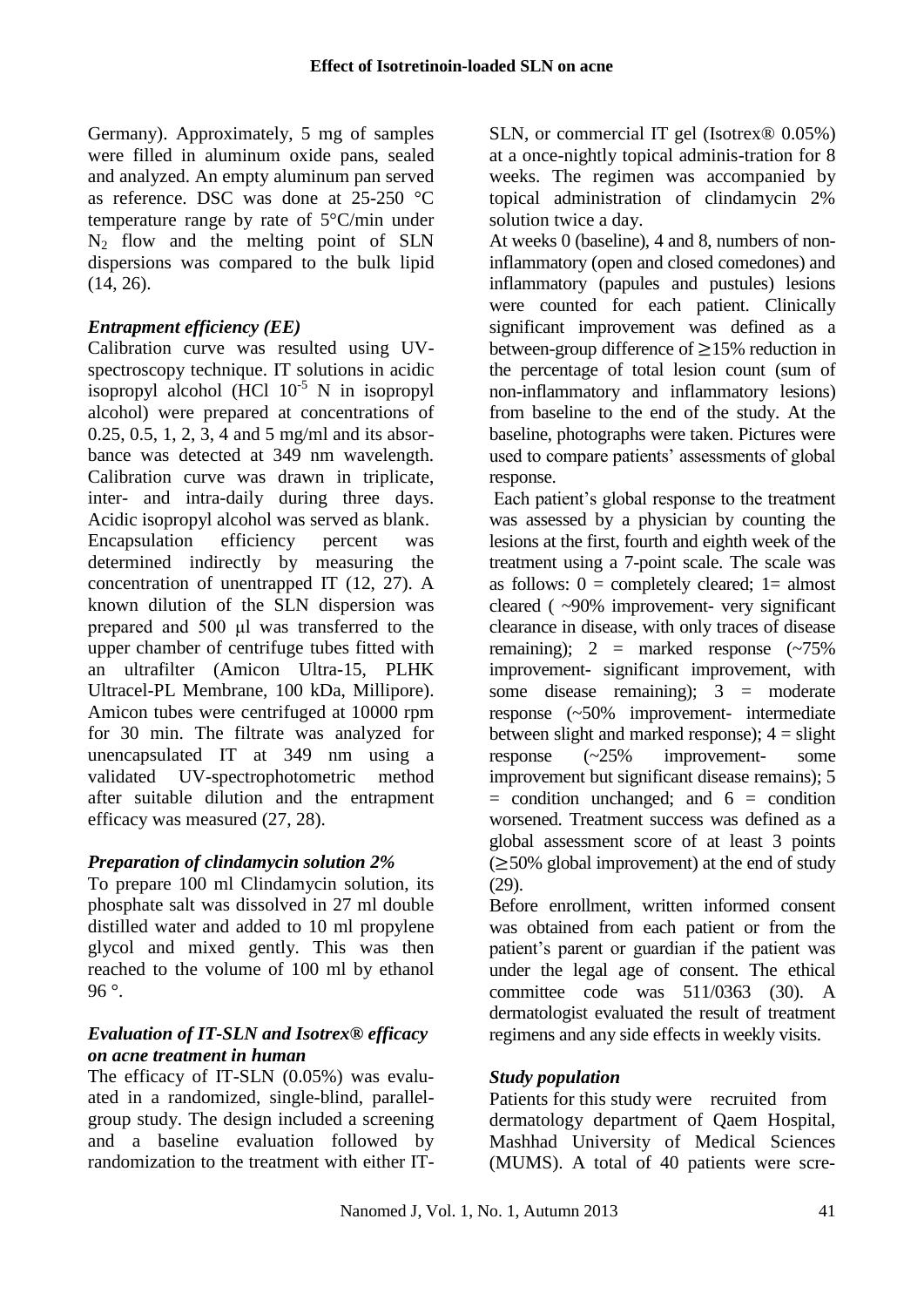ened, enrolled and randomized to the treatment.

#### *Inclusion and exclusion criteria*

Male and female patients aged 13-30 years with mild to moderate facial acne vulgaris who were candidate of treatment with topical agents were enrolled. The following washout periods were required: 2 weeks for topical acne medications, 4 weeks for oral antibiotics, 12 weeks for hormone therapy (unless treatment had been used for >12 consecutive weeks immediately before study entry and was expected to continue throughout the study), and 6 months for oral retinoids.

Patients were excluded if they had participated in any other study in the previous 30 days; had uncontrolled systemic disease; had any other skin condition that might interfere with assessment of the study medication like eczema; or were expected to undergo surgery, hospitalization, or excessive or prolonged exposure to the ultraviolet light (eg, sunlight, tanning bed) during the study. Volunteers were suggested to use the same oil-free sunscreen. Female patients who were pregnant, breastfeeding or planning to become pregnant were excluded (29). Recovery percent (treatment efficacy) was calculated using the following formula:  $Recovery(\% )$ 

 $=$  (lesion count at the baseline

 $-$  lesion count after the medication  $\lambda$ 

/(lesion count at the baseline)  $\times$  100

# *Statistical analysis*

All the experiments of each preparation were repeated three times and data were expressed as Mean  $\pm$  SD. Analysis of variance (ANOVA) was used to evaluate the statistical significance of differences among groups. Statistical data were analyzed using nonparametric techniques with a Tukey-Kramer test. Results with  $P < 0.05$  were considered as statistically significant.

# **Results**

#### *Preparation of IT loaded SLN (IT-SLN)*

IT was dispersed in the pre-emulsion

homogenously, since we had dissolved it in ethanol and it was homogenized using a high speed stirrer (Ultra Turrax). Also we used the advantageous role of a hot water bath, in order to keep the pre-emulsion temperature over the melting point of lipids while it was forming. Hot high pressure homogenization method was performed to prepare our final product. The viscosity was enough to be stable and applicable on the skin without any excess excipient. The product had a milky color and good viscosity to apply.

#### *Particle size, polydispersity and zeta potential of IT-SLN*

Table 1 shows that particle size of IT-SLN was around 60 nm according to the number and PDI was 0.4. The results of particle size analyzing also showed an increase while IT was added to the formulation.

This formulation was stable in view of particle size and zeta potential for 3 months, since no statistical significant change was occurred during the storage at 4 °C. Zeta potential was about -40 mV which can produce particle repulsion and would inhibit aggregations.

# *Encapsulation efficacy of IT-SLN*

The maximum light absorbance of IT was observed at the wavelength of 349 nm using spectrophotometry technique. The resulted calibration curve equation of mentioned concentrations was  $A = 0.2195 C - 0.0171$ and  $R^2 = 0.99$  (A and C are absorbance and concentration (mg/ml), respectively).

Encap-sulation efficacy of IT-SLN was  $84\pm0.21$  % (n=3). As a reason of high encapsulation efficacy, un-encapsulated IT was not washed out in the following clinical experiments.

# *Thermal analysis of IT-SLN*

Figure 1 investigates crystalline behavior of IT-SLN through DSC. It can be seen that GMS formed a basic structure in which IT entrapped in a crystalline state. GMS wide domain and IT sharp peak appeared around 50 and 177 °C, respectively.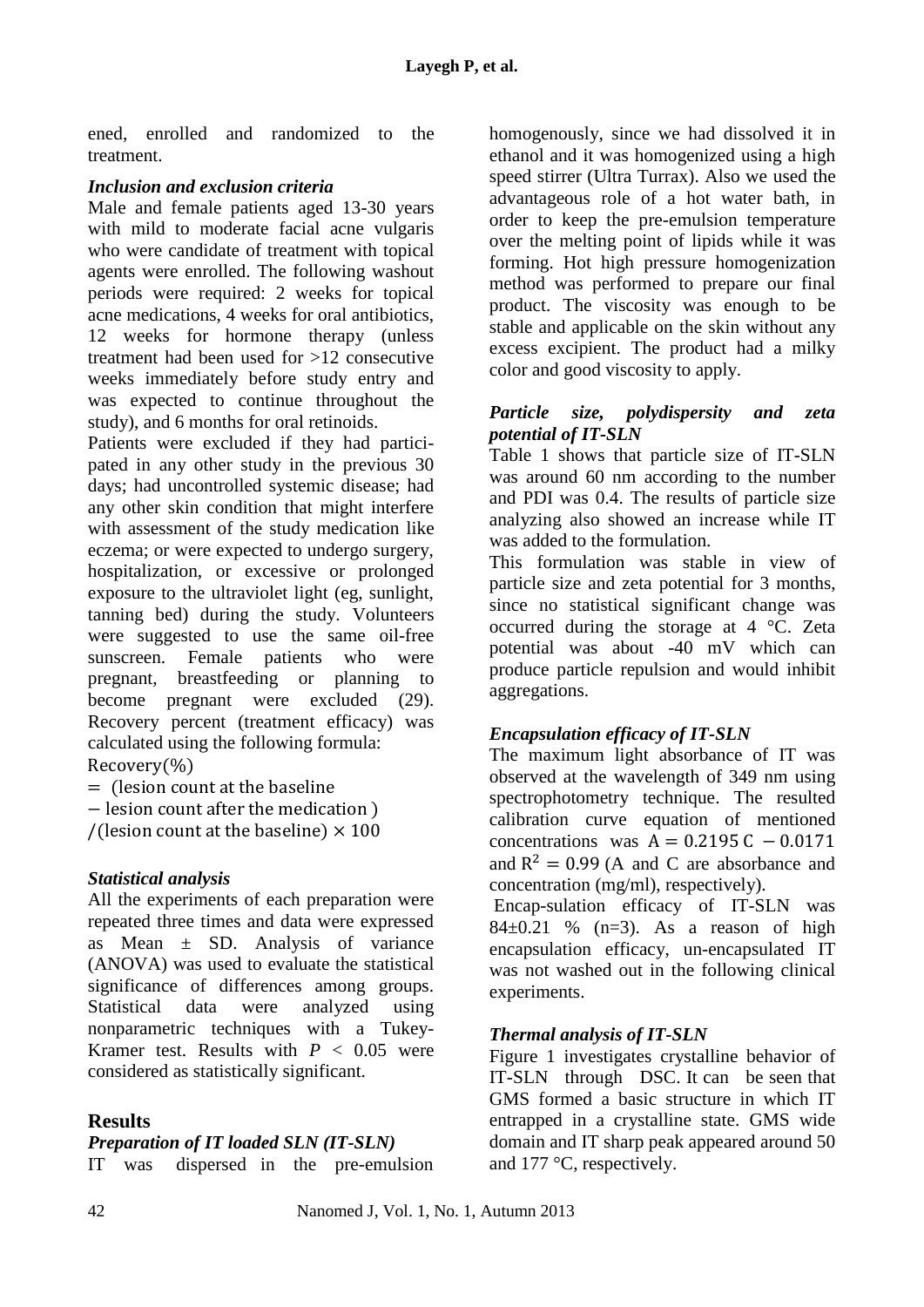| <b>Formulation</b>       | Z-average<br>(nm) | Size by number<br>(nm) | <b>PDI</b>      | <b>Zeta</b><br>potential<br>(mV) |
|--------------------------|-------------------|------------------------|-----------------|----------------------------------|
| <b>Blank SLN</b>         | $191.9 \pm 6.4$   | $50.4 + 2.1$           | $0.42+0.0$<br>◠ | $-31.2$                          |
| IT-SLN after 24 h        | $231.2 \pm 8.7$   | $61.1 + 1.4$           | $0.46 + 0.0$    | $-37.1$                          |
| IT-SLN after 1<br>month  | $239.2 \pm 8.$    | $62.4 \pm 2.8$ .       | $0.47+0.0$      | $-38.5$                          |
| IT-SLN after 2<br>months | $249.4+5.3$       | $62.3 + 3.6$           | $0.47 \pm 0.0$  | $-39.8$                          |
| IT-SLN after 3<br>months | $252.1 \pm 2.7$   | $62.9 \pm 7.7$         | $0.47+0.0$<br>8 | $-42.7$                          |

Table 1. Z-average (nm), particle size by number (nm), PDI and zeta potential (mV) of IT-SLN prepared by high pressure homogenization technique. Data are shown in Mean±SD, n=3.



Figure 1. DSC thermogram of IT-SLN prepared by 5 cycles of high pressure homogenization technique, exo-up. Five mg of sample was used in each run.

#### *Morphology of IT-SLN*

The TEM imaging of IT-SLN can be observed in Figure 2. Particle sizes that resulted in this method were in accordance with particle size analyzing data (Table 1). The picture exhibited that SLN prepared in this study were almost uniform and had a spherical shape.

#### *IT-SLN vs. Isotrex® efficacy in human acne treatment*

Ten patients were omitted from the study for the following reasons: lack of on-time visits(three), wrong phone numbers for follow-up (two), wrong administration (two) and sensitivity to the treatment (three). Finally thirty patients remained, fifteen in each group.According to Figure 3A, it was resulted that recovery percent in non-inflammatory lesions after 4 weeks was 41.49±6.24% and 32.25±6.61% in IT-



**Figure 2**. Transmission electron microscopy (TEM) image of IT-SLN prepared using high pressure homogenization.

SLN and Isotrex<sup>®</sup> group, respectively. After 8 weeks, this amount was increased to 77.05±4.79% and 53.69±7.34%, respectively. So IT-SLN showed significantly higher recovery percent than Isotrex® in treatment of non-inflammatory lesions (P<0.05 and *P*<0.01 after 4 and 8 weeks, respectively).

Figure 3B shows the recovery percent in inflammatory lesions. The difference was not significant between IT-SLN and Isotrex® after 4 weeks.

However after 8 weeks IT-SLN showed significantly higher recovery percent (83.59±3.79%) than Isotrex® (61.15±5.34 %) with p-value of  $< 0.01$ . Figure 4 shows the reduction of papulopustular lesions after the treatment with introduced

regimen of topical therapy containing IT-SLN and clindamycin 2%.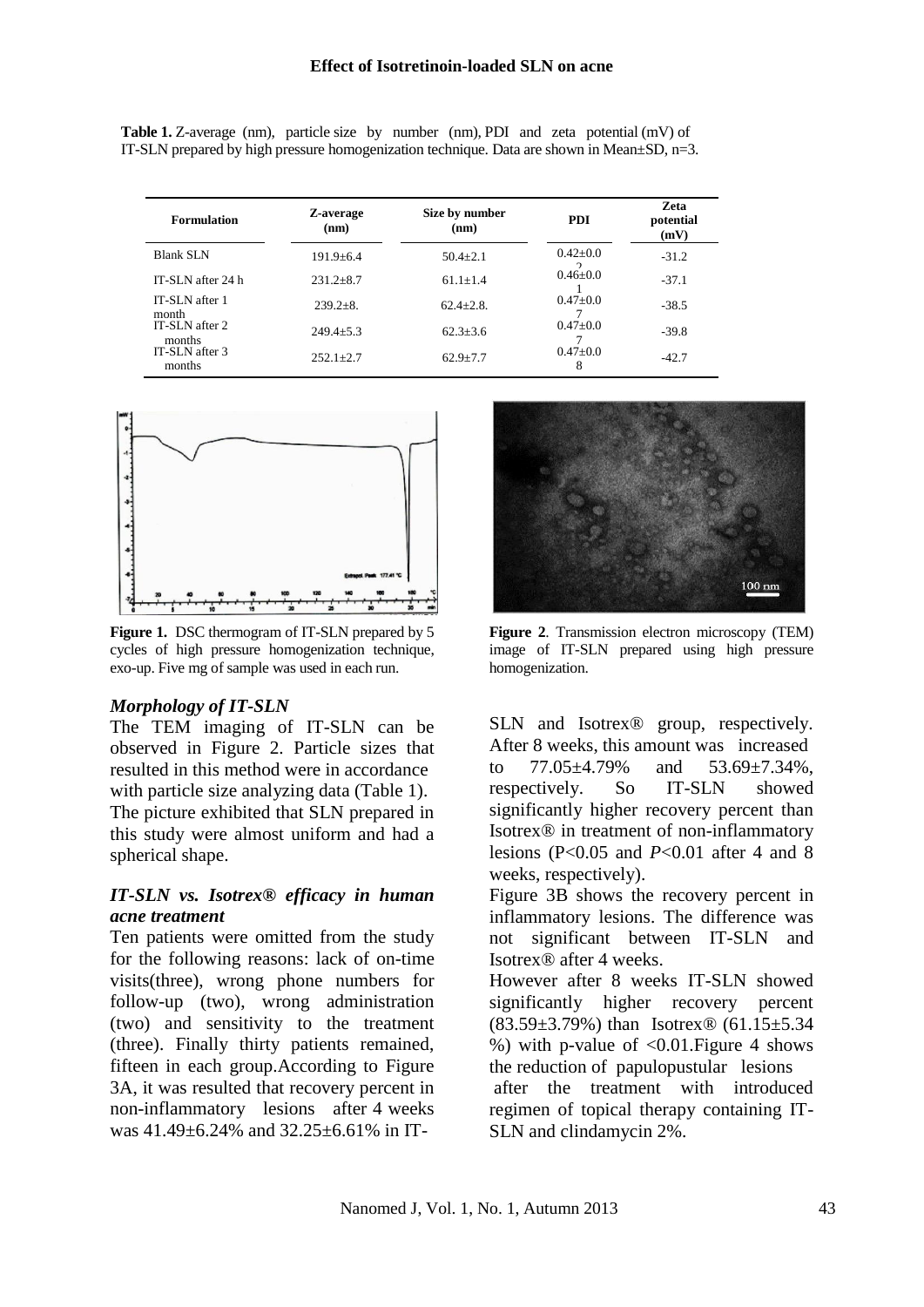

Figure 3. Recovery percent in non-inflammatory (A) and inflammatory (B) lesions of acne after 4 and 8 weeks of the treatment. (Mean±SD, n=15, ns: not significant, \* *P*<0.05, \*\**P*<0.01).



**Figure 4.** 17-year-old male patient with papulopostular acne. (A) before treatment (baseline) and again (B) after 8 weeks of treatment with IT-SLN and Clindamycyn 2% solution.

Figure 5-A demonstrates that all inflammatory lesions on the face was removed in about 30% of patients who administered our new formulation for 8 weeks.

It is resulted that about 70% of those who used IT-SLN got the global score of 0 and 1. Through a wider view to the treatment of non-inflammatory and inflammatory acne, it is concluded that 54 and 46% of the patients who consumed IT-SLN were scored 1 and 2, respectively (figure 5B). But in the opposite pole, 26 and 66% of those who consumed Isotrex® got the global scores of 2 and 3 in respect (Figure 5B). These results supports higher efficacy of IT-SLN than Isotrex® in treatment of acne. It was also meaningful that none of the patients in IT-SLN group complained about any skin irritancy while three



**Figure 5.** Global assessments at the end of treatment evaluation (8 weeks) for (A) inflammatory and (B) total lesions.  $0 =$  completely cleared;  $1 =$  almost cleared;  $2 =$  marked response;  $4 =$  slight response;  $5 =$ condition unchanged; and  $6 =$  condition worsened.

patients in Isotrex® group were omitted because of low compliance to the local adverse effects.

#### **Discussion**

Isotretinoin, as a derivative of retinoic acid is used in the treatment of different types of acne (2, 3, 4).

Topical IT is preferred because of omitting systemic adverse effects which can be seen in oral administration. These systemic adverse reactions consist of mucosal dryness, visual disturbance, skeletal hyperostosis with musculoskeletal symptoms, elevation of serum triglycerides, blood glucose and hepatic enzymes (5, 6, 7). Solid lipid nanoparticles (SLN) is a novel drug delivery system in various application routes of intravenous, intramuscular, oral and topical (13).

In this study, we prepared and characterized SLN containing IT and evaluated its efficacy in patients suffering from mild to moderate acne. In our previous and other researchers studies, it is well established that using SLN as topical drug delivery has advantages of reducing systemic side effects, protecting active pharmaceutical ingredient from hydrolysis, oxidation or photo degradation, better skin penetration, occlusive property, reducing IT induced skin irritation and ease of commercialization (10, 12, 21, 31).

The reason that we used 0.05% IT in formulations was that no higher efficacy was seen in stronger formulations (0.1%)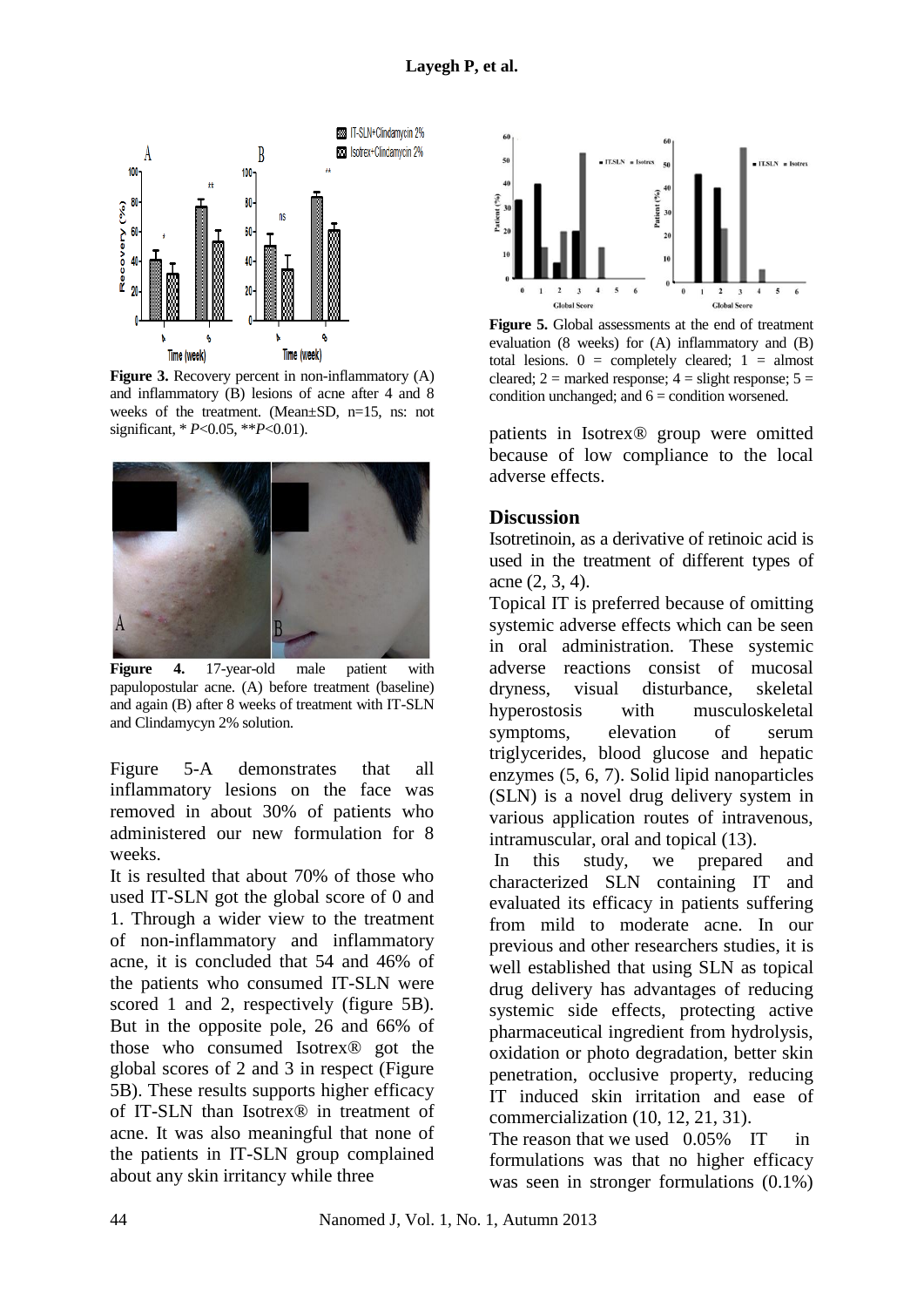(32). Also the potency of the commercial product that we wanted to compare the formulation with was 0.05%, so in this way the judgment is more precise. IT-SLN showed suitable stability during three months of storage at 4 °C. This proper physical stability might have been resulted from the slow transition of lipid into SLN, small particle size, high zeta potential which produces particle repulsion, the effect of Tween 80 as surface stabilizer and the presence of GMS as a self emulsifier (8, 12, 33).

The small particle size would introduce proper occlusive factor, however, the occlusion factor of lipid nanoparticles relates to various factors but at identical lipid content, reducing the particle size leads to an increase in particle number and the film which forms on the skin will become denser and therefore the occlusion factor increases (12, 34). TEM image supports particle size of around 60 nm and proved spherical particle shape. Spherical shape of nanoparticles has some benefits like longest pathway of diffusion which can result in controlled release and higher protection of active ingredient (35).

It was detected that encapsulation efficacy of 84% was achieved. The presence of IT sharp peak at 177 °C in DSC experiment shows that IT was encapsulated in SLN lattice in a crystalline form.

Physical statues of IT-SLN suspension, showed good stability on the human skin after topical administration however it can also be used in a gel basis in future studies. Its minimum ratio of lipid content (5%) inhibited the oily view of the skin. Low lipid content is also suitable in acne therapy.

All of the preparations were stored at 4 °C to reduce any probable degradation of IT (8). We used a combination therapy (IT containing product + Clindamycin 2% topical solution) to ensure the faster and more efficient treatment (11).

This new formulation introduced higher efficacy in both non-inflammatory and

inflammatory lesions in comparison to Isotrex® (Figure 4). However its effective response to the inflammatory lesions needs more time since the difference with the commercial product was not significant after first 4 weeks. This better improvement must be due to the better permeability of IT in SLN formulation to the skin and is due to the result of nano sized particle and high encapsulation efficacy. On the other side, SLN protects IT from UV degradation and increases its stability on the skin. In this point of view, it would be obvious to have higher drug amount, higher drug penetration and higher efficacy (12). IT-SLN produced higher efficacy than Isotrex® in inflammatory lesions and cleared them in almost 75% of patients after 8 weeks (Figure 5A).

Of course, further studies are also necessary to determine the ideal treatment length, especially in relation to varying dosage schedules. However, it should not be neglected that IT-SLN, even in this short time of study, produced better response comparing to Isotrex® in both non-inflammatory and inflammatory lesions.

In conclusion, our new formulation introduced better results when it is compared to Isotrex® because of its better global scores as seen in Figure 5B.

It was meaningful that no patient in IT-SLN group suffered from this formulation, while irritation caused cessation in three cases who administered Isotrex®. Triglycerides that were used in SLN structure are one of the physiologic lipids and this produces emollient property which can reduce IT irritancy.

Also IT is irritant itself when it is used on the skin and here SLN structure encapsulates IT and inhibits its direct contact to the skin (34). Besides, patients reported that they had good compliance to IT-SLN. These data are in accordance with our previous findings that proved low irritancy of IT-SLN comparing to Isotrex®  $(12)$ .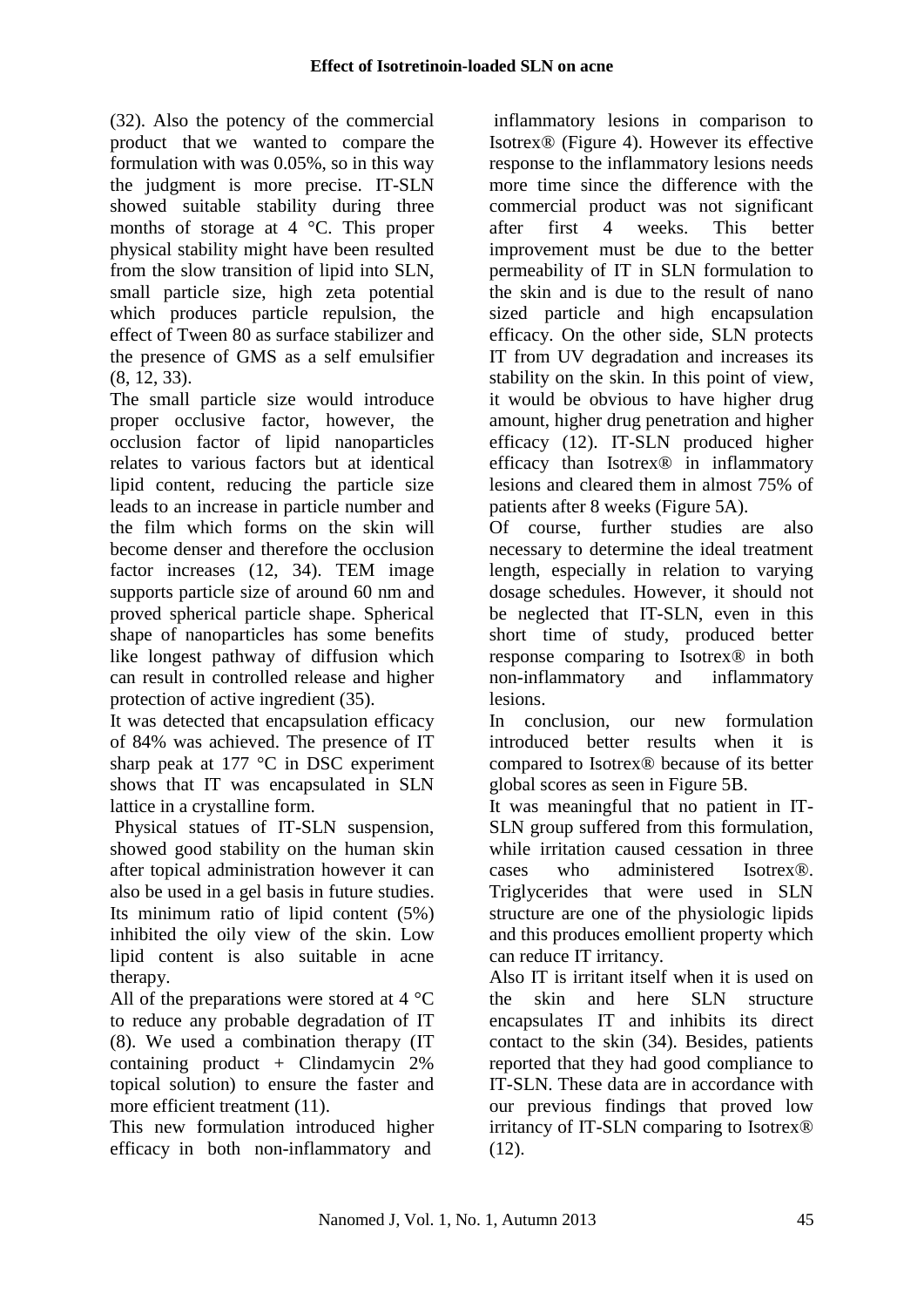#### **Conclusion**

Pharmaceutical results showed that IT-SLN was stable for three months in particle size and physical view while it is stored at 4 °C. No gelling or particle aggregation was occurred. In clinical experiment it was observed that IT-SLN had higher efficacy than Isotrex® to clear non-inflammatory and inflammatory lesions and finally showed better improvement rate. We propose it is now time to expand our study and gain more results by increasing the number of patients and length of treatment.

#### **Acknowledgments**

This work was supported financially by a research grant from the Nanotechnology Research Center for Research of Mashhad University of Medical Sciences, Mashhad, Iran. The results described in this paper were part of a Pharm.D student thesis. We present our especial thanks to Dr. Maryam Eskandari for all her kind cooperation in this project. Authors declare that there is no conflict of interests in this study.

#### **References**

- 1. Zaenglein AL, Andrea L. Topical Retinoids in the Treatment of Acne Vulgaris. Semin Cutan Med Surg. 2008; 27(3): 177-182.
- 2. Katsambas A, Papakonstantinou A. Acne: Systemic treatment. Clini Dermatol. 2004; 22(5): 412-418.
- 3. Goulden V. Guidelines for the management of acne vulgaris in adolescents. Paediatr drugs. 2003; 5(5): 301-313.
- 4. Brown SK, Shalita A R. Acne vulgaris. Lancet. 1998; 351(9119): 1871-1876.
- 5. [Shalita A R,](http://apps.webofknowledge.com/OneClickSearch.do?product=MEDLINE&search_mode=OneClickSearch&colName=MEDLINE&SID=N2OeF5HdpleheOc8JmP&field=AU&value=Shalita%2C+A+R) [Cunningham W J,](http://apps.webofknowledge.com/OneClickSearch.do?product=MEDLINE&search_mode=OneClickSearch&colName=MEDLINE&SID=N2OeF5HdpleheOc8JmP&field=AU&value=Cunningham%2C+W+J) [Leyden JJ,](http://apps.webofknowledge.com/OneClickSearch.do?product=MEDLINE&search_mode=OneClickSearch&colName=MEDLINE&SID=N2OeF5HdpleheOc8JmP&field=AU&value=Leyden%2C+J+J) [Pochi PE,](http://apps.webofknowledge.com/OneClickSearch.do?product=MEDLINE&search_mode=OneClickSearch&colName=MEDLINE&SID=N2OeF5HdpleheOc8JmP&field=AU&value=Pochi%2C+P+E) [Strauss JS.](http://apps.webofknowledge.com/OneClickSearch.do?product=MEDLINE&search_mode=OneClickSearch&colName=MEDLINE&SID=N2OeF5HdpleheOc8JmP&field=AU&value=Strauss%2C+J+S&cacheurlFromRightClick=no) Isotretinoin treatment of acne and related disorders: an update. J Am Acad Dermatol. 1983; 9(4): 629-638.
- 6. Meyskens FL Jr. Goodman GE, Alberts DS. 13-Cis-retinoic acid: pharmacology, toxicology, and clinical applications for the prevention and treatment of human cancer. Crit Rev Oncol Hematol. 1985; 3(1): 75- 101.
- 7. [Rigopoulos D,](http://www.ncbi.nlm.nih.gov/pubmed?term=Rigopoulos%20D%5BAuthor%5D&cauthor=true&cauthor_uid=20082946) [Larios G,](http://www.ncbi.nlm.nih.gov/pubmed?term=Larios%20G%5BAuthor%5D&cauthor=true&cauthor_uid=20082946) [Katsambas AD.](http://www.ncbi.nlm.nih.gov/pubmed?term=Katsambas%20AD%5BAuthor%5D&cauthor=true&cauthor_uid=20082946) The role of isotretinoin in acne therapy: why not as first-line therapy? facts and controversies. Clin Dermatol. 2010; 8(1): 24-30.
- 8. Liu J, Hu W, Chen H, Ni Q, Xu H, Yang X. Isotretinoin-loaded solid lipid nanoparticles nanoparticles with skin targeting for topical delivery. Int J Pharm. 2007; 328(2): 91– 195.
- 9. Queille-Roussel C. Poncet M, Mesaros S, Clucas A, Baker M, Soloff AM. Comparison of the cumulative irritation potential of adapalene gel and cream with that of erythromycin/tretinoin solution and gel and erythromycin/isotretinoin gel. Clin Ther. 2001; 23(2): 205-212.
- 10. Schaefer-Korting M, Mehnert W, Korting H. Lipid nanoparticles for improved topical application of drugs for skin diseases. Adv Drug Deliv Rev. 2007; 59(6): 427-443.
- 11. Gollnick H, Cunliffe W, Berson D, Dreno B, Finlay A, Leyden JJ, Shalita AR, Thiboutot D. Management of acne - A report from a global alliance to improve outcomes in acne. J Am Acad Dermatol. 2003; 49(1): S1-S37.
- 12. Golmohammadzadeh Sh, Mortezania S, Jaafari MR. Improved photostability, reduced skin permeation and irritation of isotretinoin by solid lipid nanoparticles. Acta Pharm. 2012; 62(4): 547-562.
- 13. Muller RH, Mader K, Gohla S. Solid lipid nanoparticles (SLN) for controlled drug delivery - a review of the state of the art. Eur J Pharm Biopharm. 2000; 50(1): 161- 177.
- 14. Jenning V, Gohla S. Encapsulation of retinoids in solid lipid nanoparticles (SLN). J Microencapsul. 2001; 18(2): 149–158.
- 15. zur Mühlen A, Mehnert W, Drug release and release mechanism of prednisolone loaded solid lipid nanoparticles. Pharmazie. 1998; 53(8): 552-555.
- 16. zur Mühlen A, Schwarz C, Mehnert W. Solid lipid nanoparticles (SLN) for controlled drug delivery—drug release and release mechanism. Eur J Pharm Biopharm.1998; 45(2): 149–155.
- 17. Golmohammadzadeh Sh, Mokhtari M, Jaafari MR. Preparation, characterization and evaluation of moisturizing and UV protecting effects of topical solid lipid nanoparticles. Brazil J Pharm Sci. 2012; 48(4): 683-690.
- 18. Wissing SA, Lippacher A, Muller R. Investigations on the occlusive properties of solid lipid nanoparticles (SLN). J Cosmetic Sci. 2001; 52(5): 313-324.
- 19. Wissing SA, Muller RH. A novel sunscreen system based on tocopherol acetate incorporated into solid lipid nanoparticles. Int J Cosmetic Sci. 2001a; 23(4): 233-243.
- 20. Wissing SA, Muller RH. Solid lipid nanoparticles (SLN)-a novel carrier for UV